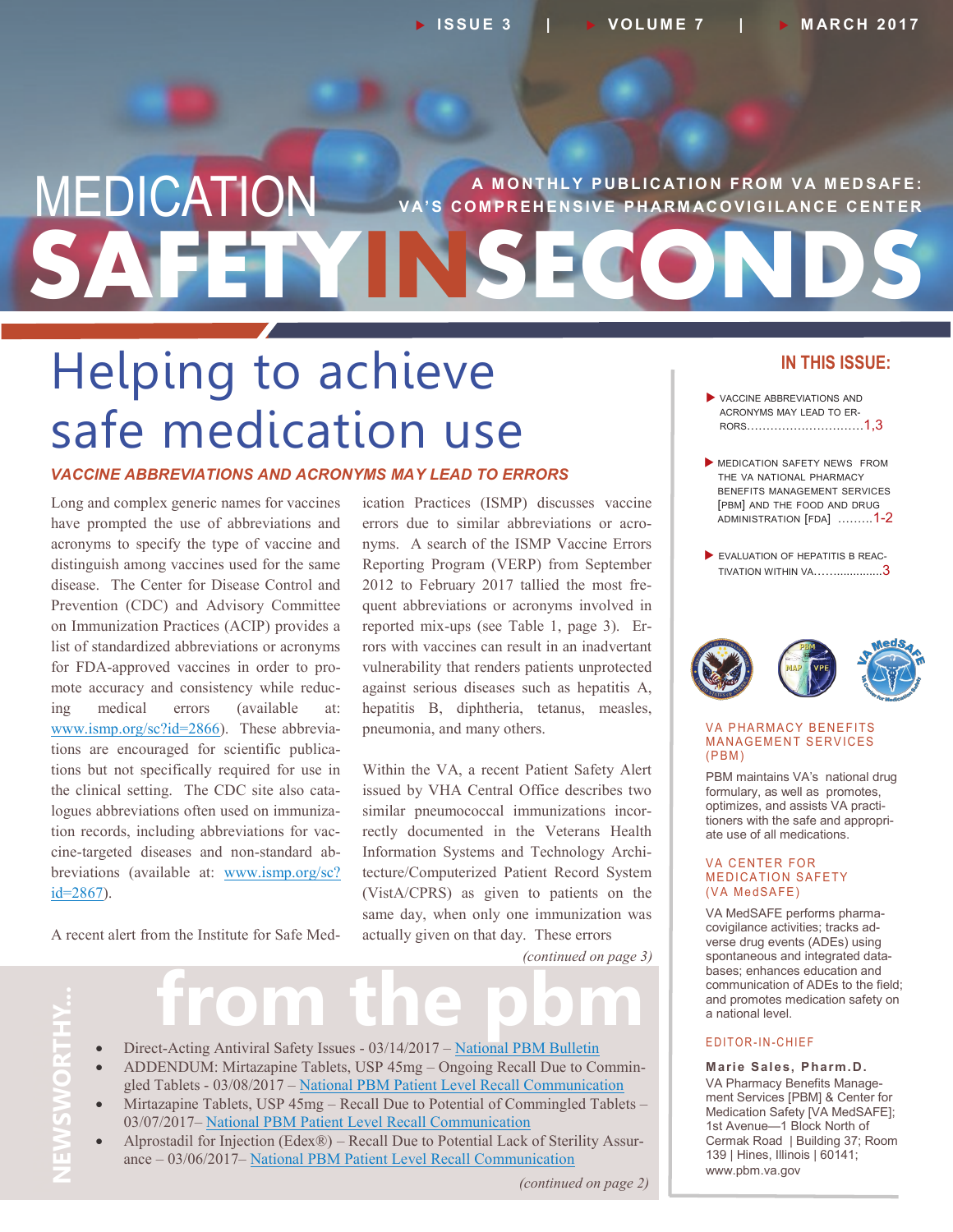# **from the fda**

#### **GASTROENTEROLOGY**

[FDA warns about increased risk of serious pancreatitis with irritable bowel drug Viberzi \(eluxadoline\) in pa](https://www.fda.gov/Drugs/DrugSafety/ucm546154.htm)[tients without a gallbladder](https://www.fda.gov/Drugs/DrugSafety/ucm546154.htm)

#### 3/15/2017

Hospitalizations and deaths due to pancreatitis have been reported with eluxadoline (Viberzi) use in patients who do not have a gallbladder. Eluxadoline (Viberzi) is a mu-opioid receptor agonist, indicated in adults for the treatment of irritable bowel syndrome with diarrhea (IBS-D). FDA received reports of 120 serious cases of pancreatitis or death associated with eluxadoline (Viberzi) use in the FDA Adverse Event Reporting System (FAERS) database from May 2015 (date of FDA approval) through February 2017. Out of the 120 reports:

- 76 cases resulted in hospitalization,
	- $\bullet$  2/76 deaths
		- Both deaths occurred in patients who did not have a gallbladder.
		- One patient exhibited pancreatitis symptoms such as acute, severe abdominal pain, nausea, and vomiting within 60 minutes of taking a single dose of eluxadoline [Viberzi]; death ensued within 3 days of the initial dose.
		- The other death involved a patient who experienced sphincter of Oddi spasm with severe abdominal pain and vomiting occurring shortly after taking the first dose.
- 6 reported sphincter of Oddi spasm
- 16 reported abdominal pain
- 84 cases reported a time to onset of the adverse event:
	- 48/84 serious cases of pancreatitis or death occurred after one or two doses.
	- 36/84 experienced pancreatitis with prolonged use.
- 68 cases reported gallbladder status:
	- 56/68 cases of pancreatitis or death occurred in patients without a gallbladder.
		- 44/56 received the currently recommended dosage of eluxadoline [Viberzi] (75 mg) for patients who do not have a gallbladder.
		- 21/56 did not abuse alcohol and
		- 35/56 did not report alcohol use status.

FDA recommends that health care professionals should:

- Be aware that symptoms of pancreatitis have occurred with just one or two doses of eluxadoline (Viberzi) at the recommended dosage for patients who do not have a gallbladder (75 mg) and who do not consume alcohol.
- Consider alternative treatment options before using eluxadoline (Viberzi). **Do not prescribe eluxadoline (Viberzi) in patients who do not have a gallbladder.**
- Avoid use of eluxadoline (Viberzi) in the following patients with:
	- No gallbladder

NEWSWORTHY...

- Current or prior blockage of the gallbladder or a sphincter of Oddi problem
- Pancreatitis or other pancreas problems, including a blockage of the pancreas
- History of serious liver problems
- History of chronic or severe constipation
- Current or prior intestinal obstruction
- History of alcohol abuse, alcohol addiction, or drinks more than three alcoholic beverages a day
- Educate patients on diet and lifestyle changes as well as stress management to help control symptoms of IBS-D.
- Instruct patients to talk with a health care professional before taking any anti-diarrhea medicine, including over-the-counter medicines.